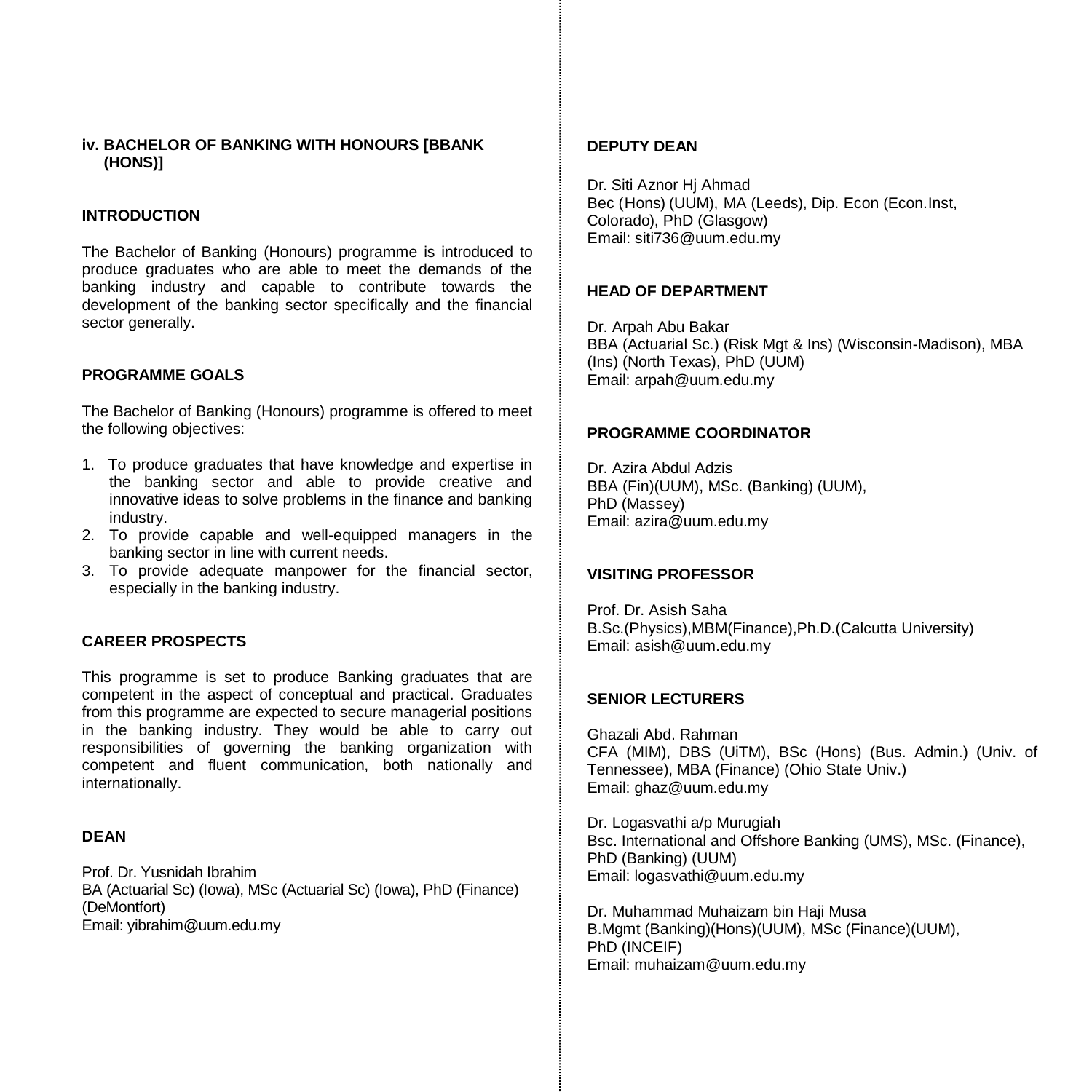Dr. Nora Azureen Abdul Rahman BBA (Hons), MSc (Finance)(UUM / BAe), PhD (Banking)(UUM) Email: azureen@uum.edu.my

Shahril Shafie\* BSc (Real Estate Mgt)(UTM), MSc. (Banking)(UUM) Email: [sshahril@uum.edu.my](mailto:sshahril@uum.edu.my)

# **LECTURERS**

Abmalek F. Abubakar, AIBM DBS (UiTM), BSc (Fin)(Northern Illinois), MA (Econ)(Central Michigan) Email: abmalek@uum.edu.my

Juhaida Abu Bakar DIA (UiTM), BBA (Fin)(Hons), MSc. (Banking)(UUM) Email: juhaida@uum.edu.my

Khairul Anuar Adnan DBS (UiTM), BBA (Banking)(Hons), MBA (UUM) Email: khairul71@uum.edu.my

Khairul Anuar Desa\* DKB (PUO), BBA (Fin)(Hons), MSc. (Banking)(UUM) Email: k.anuar@uum.edu.my

Siew Goh Yeok BSc.Ed (UM), MSc. (Mgmt) (UUM) Email: [siew@uum.edu.my](mailto:siew@uum.edu.my)

Zunarni Kosim DBS (UiTM), BBA (Hons),MSc. (Mgmt) (UUM) Email: zunarni@uum.edu.my

# **TUTOR**

Edie Erman Che Johari BBA (Islamic Banking) (UiTM), MBA (Islamic Banking and Finance) (Bangor University) Email: edie@uum.edu.my

Wan Azlina Wan Hassan\* BBA (Hons), MSc. Banking (UUM) Email: wanazlina@uum.edu.my

*\*Study leave*

### **PROGRAMME STRUCTURE FOR BACHELOR OF BANKING WITH HONOURS [BBANK (HONS)]**

The programme consists of the following components:

| <b>COMPONENTS</b>         | <b>CREDIT</b><br><b>HOURS</b> |
|---------------------------|-------------------------------|
| A. UNIVERSITY CORE        | 25                            |
| <b>B. PROGRAMME CORE</b>  | 71                            |
| C. MINOR                  | 18                            |
| D. PROGRAMME ELECTIVE     | 12                            |
| <b>E. FREE ELECTIVE</b>   | 3                             |
| <b>TOTAL CREDIT HOURS</b> | 129                           |

To be awarded a Bachelor of Banking with Honours degree, a student is required to take and pass a minimum of 129 credit hours which include courses in the programme structure as shown below:

# **A. UNIVERSITY CORE (25 CREDIT HOURS)**

| Code             | <b>Course</b>                          | <b>Credit</b><br><b>Hours</b> | Prerequisite                                                                   |
|------------------|----------------------------------------|-------------------------------|--------------------------------------------------------------------------------|
| <b>SADN 1013</b> | Islamic and Asian<br>Civilization      | 3                             | <b>NONE</b>                                                                    |
| <b>SADN 1033</b> | Nationhood of<br>Malaysia              | 3                             | <b>NONE</b>                                                                    |
| <b>SADN 1043</b> | <b>Ethnic Relationship</b>             | 3                             | <b>NONE</b>                                                                    |
| <b>SBLE 1033</b> | English for<br>Communication I         | $\overline{3}$                | <b>MUET Band</b><br>1 or 2<br>OR.<br><b>ELPT Band</b><br>3 or 4                |
| <b>SBLE 1043</b> | English for<br><b>Communication II</b> | 3                             | <b>MUET Band</b><br>3 or 4<br><b>OR</b><br><b>ELPT Band</b><br>5               |
| <b>SBLE 2103</b> | Process Writing                        | 3                             | <b>MUET Band</b><br>5 or 6<br>OR.<br>FI PT Band<br>6<br>OR.<br><b>SBLE1043</b> |
| <b>SADE 1013</b> | Introduction to<br>Entrepreneurship    | 3                             | <b>NONE</b>                                                                    |
| VXXX XXXX        | Co-curriculum                          | 4                             | <b>NONE</b>                                                                    |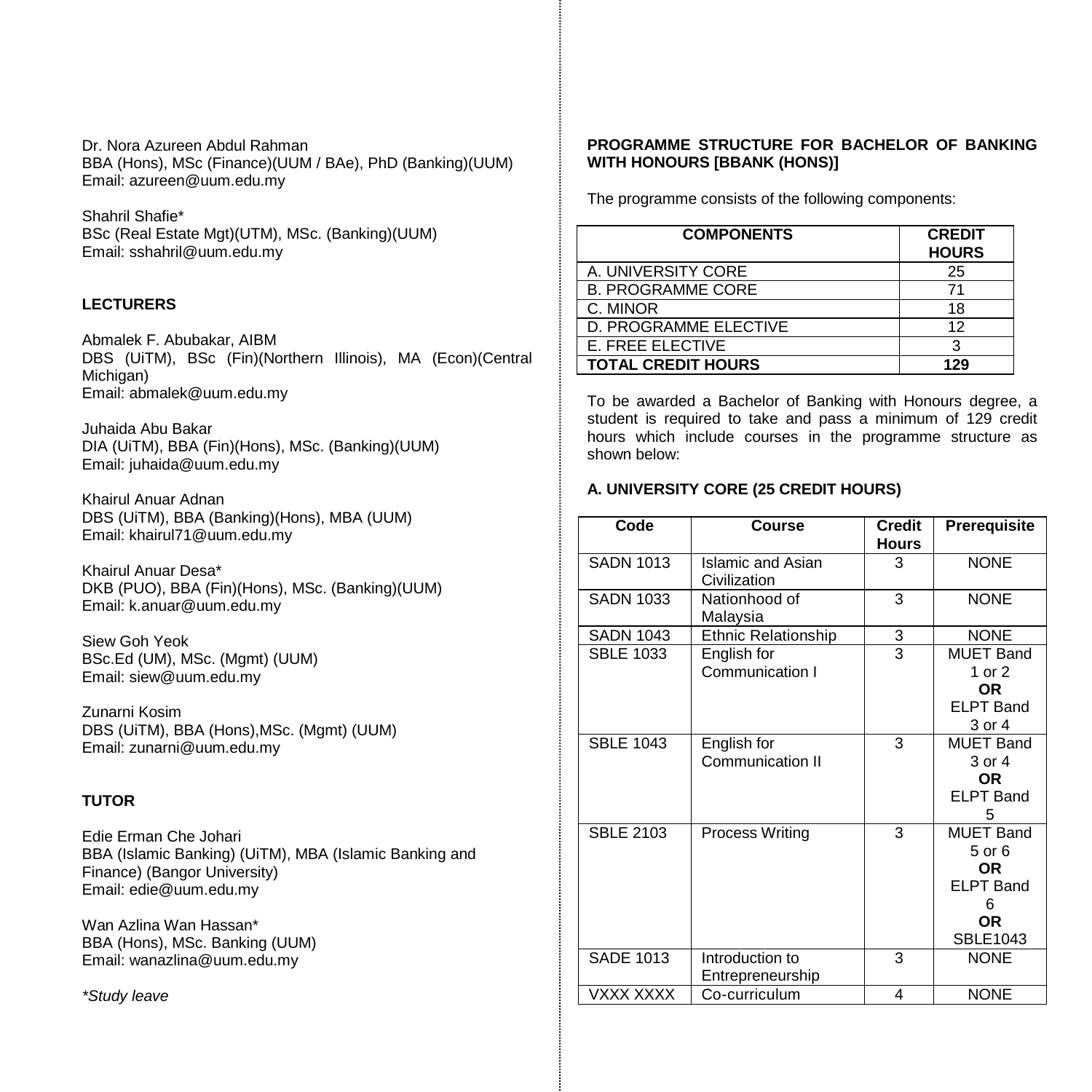Choose **ONE (1)** Co-curriculum course. Students are subjected to conditions determined by the respective courses.

# **B. PROGRAMME CORE (71 CREDIT HOURS)**

| Code             | Course                       | <b>Credit</b>  | Prerequisite                |
|------------------|------------------------------|----------------|-----------------------------|
|                  |                              | <b>Hours</b>   |                             |
| SQQS 1013        | <b>Elementary Statistics</b> | 3              | <b>NONE</b>                 |
| <b>STID 1103</b> | Computer                     | $\overline{3}$ | <b>NONE</b>                 |
|                  | Applications in              |                |                             |
|                  | Management                   |                |                             |
| <b>BEEB 1013</b> | Principles of<br>Economics   | 3              | <b>NONE</b>                 |
| <b>BKAF 1023</b> | Introduction to              | 3              | <b>NONE</b>                 |
|                  | <b>Financial Accounting</b>  |                |                             |
| <b>BWFF 2033</b> | Financial                    | $\overline{3}$ | <b>BKAF1023</b>             |
|                  | Management                   |                |                             |
| <b>BWFF 2043</b> | <b>Advanced Financial</b>    | $\overline{3}$ | <b>BWFF2033</b>             |
|                  | Management                   |                |                             |
| <b>BWFN 3013</b> | <b>Investment Analysis</b>   | 3              | <b>BWFF2043</b>             |
| <b>BWBB 1013</b> | Foundations of               | $\overline{3}$ | <b>NONE</b>                 |
|                  | Banking                      |                |                             |
| <b>BWBB 2013</b> | <b>Bank Management</b>       | 3              | <b>NONE</b>                 |
| <b>BWBB 3013</b> | <b>Commercial Bank</b>       | $\overline{3}$ | <b>BWBB2013</b>             |
|                  | Operations                   |                |                             |
| <b>BWBB 3023</b> | <b>Lending Management</b>    | 3              | <b>BWBB2013</b>             |
| <b>BWBB 3033</b> | <b>International Banking</b> | $\overline{3}$ | <b>BWBB2013</b>             |
| <b>BWBS 3043</b> | <b>Islamic Banking</b>       | $\overline{3}$ | <b>NONE</b>                 |
|                  | Management                   |                |                             |
| <b>BWBB 3193</b> | Seminar in Banking           | 3              | Final year                  |
|                  |                              |                | <b>AND</b>                  |
|                  |                              |                | have                        |
|                  |                              |                | completed at                |
|                  |                              |                | least 100                   |
|                  |                              |                | credit hours                |
| <b>BPMN 1013</b> | Introduction to              | 3              | <b>NONE</b>                 |
|                  | Management                   |                |                             |
| <b>BPMN 3023</b> | Strategic                    | $\overline{3}$ | Final year                  |
|                  | Management                   |                | OR.                         |
|                  |                              |                | have                        |
|                  |                              |                | completed at<br>least 90    |
|                  |                              |                |                             |
| <b>BPMN 3123</b> | Management Ethics            |                | credit hours<br><b>NONE</b> |
| <b>BPMN 3143</b> | Research                     | $\frac{3}{3}$  | SQQS1013                    |
|                  | Methodology                  |                | <b>AND</b>                  |
|                  |                              |                | have                        |
|                  |                              |                | completed at                |
|                  |                              |                | least 72                    |

|                  |                              |   | credit hours                                                                   |
|------------------|------------------------------|---|--------------------------------------------------------------------------------|
| <b>GLUL 2023</b> | <b>Business Law</b>          | 3 | <b>NONE</b>                                                                    |
| <b>GLUL 3093</b> | <b>Banking Law</b>           | 3 | <b>NONE</b>                                                                    |
| <b>BPMM 1013</b> | Introduction to<br>Marketing | 3 | <b>NONE</b>                                                                    |
| <b>BWBX 4908</b> | Practicum                    | 8 | Have taken<br>and passed<br>all courses<br>under the<br>programme<br>structure |

# **C. MINOR (18 CREDIT HOURS)**

Students **MUST** choose **ONE (1)** Minor from the following FOUR (4) fields of minor:

# 1) **EMPLOYEE MANAGEMENT** offered by SBM

- Students **MUST** choose **SIX (6)** courses from the following list:

| Code             | Course                                                             | <b>Credit</b><br><b>Hours</b> | Prerequisite    |
|------------------|--------------------------------------------------------------------|-------------------------------|-----------------|
| <b>BSMH 2013</b> | Human Resource<br>Management                                       | 3                             | <b>BPMN1013</b> |
| <b>BSMH 3023</b> | Staffing                                                           | 3                             | <b>BSMH2013</b> |
| <b>BSMH 3033</b> | Training and<br>Development                                        | 3                             | <b>BSMH2013</b> |
| <b>BSMH 3043</b> | Remuneration and<br>Rewards                                        | 3                             | <b>BSMH2013</b> |
| <b>BSMH 3053</b> | Performance<br>Appraisal                                           | 3                             | <b>BSMH2013</b> |
| <b>BSMH 3063</b> | Change Management                                                  | 3                             | <b>BSMH2013</b> |
| <b>BSMH 3083</b> | Introduction to<br>Occupational Safety<br>and Health<br>Management | 3                             | <b>BSMH2013</b> |
| <b>BSMH 3103</b> | <b>Industrial Relations</b>                                        | 3                             | <b>BSMH2013</b> |
| <b>BSMH 3113</b> | International Human<br>Resource<br>Management                      | 3                             | <b>BSMH2013</b> |
| <b>BSMH 3153</b> | Career Management                                                  | 3                             | <b>BSMH2013</b> |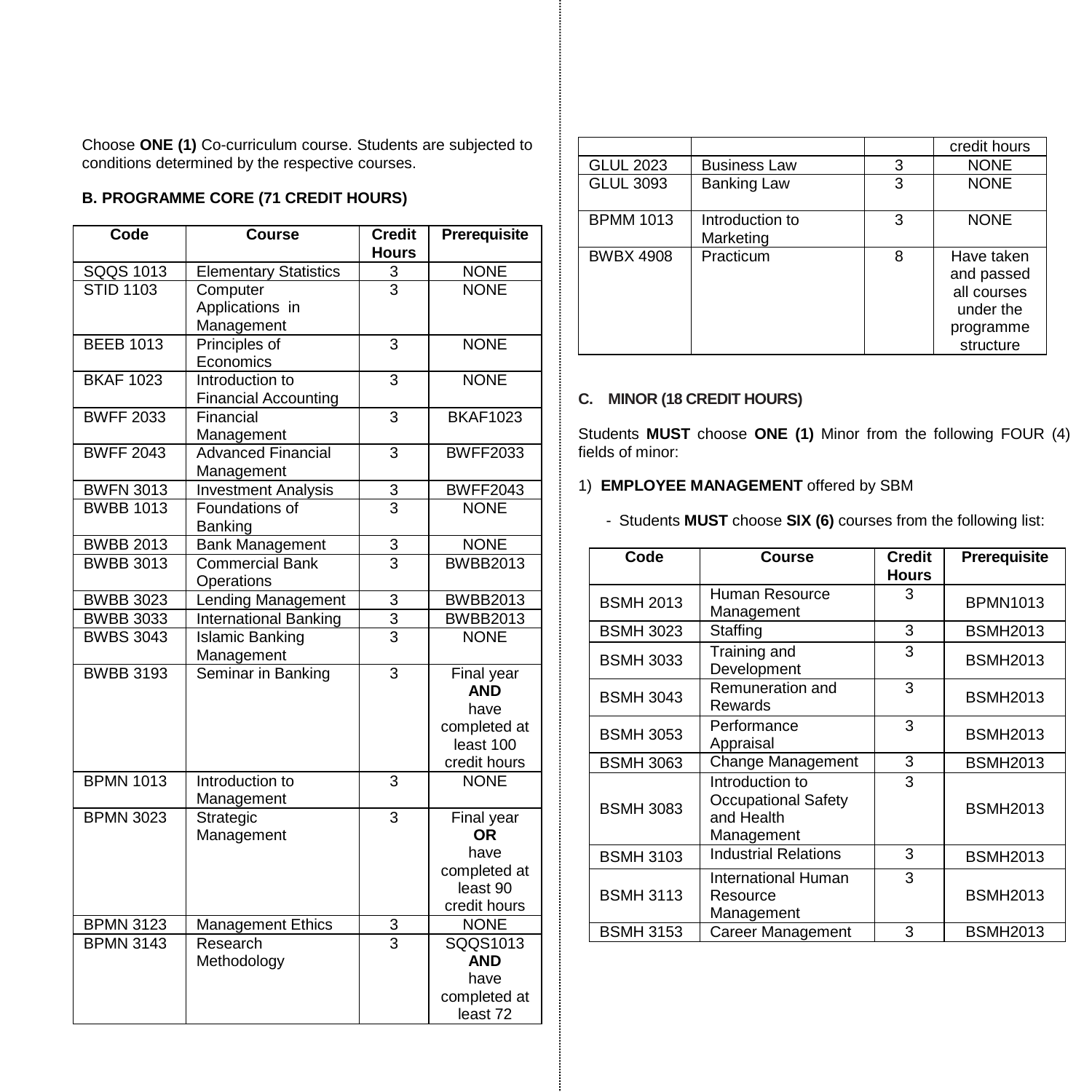# 2) **ENTREPRENEURSHIP** offered by SBM

- Students **MUST** choose **SIX (6)** courses from the following list:

| Code             | Course                                     | Credit<br><b>Hours</b> | Prerequisite    |
|------------------|--------------------------------------------|------------------------|-----------------|
| <b>BPMM 1013</b> | Introduction to<br>Marketing               | 3                      | <b>NONE</b>     |
| <b>BPMM 3023</b> | Sale Management                            | 3                      | <b>BPMM1013</b> |
| <b>BPME 2013</b> | Entrepreneurial<br>Behaviour and<br>Skills | 3                      | SADE1013        |
| <b>BPME 2023</b> | Creativity and<br>Innovation               | 3                      | <b>NONE</b>     |
| <b>BPME 2043</b> | <b>Business Plan</b>                       | 3                      | <b>BWFF2033</b> |
| <b>BPME 3013</b> | <b>Business Growth</b><br>Management       | 3                      | SADE1013        |
| <b>BPME 3023</b> | <b>Franchise Business</b><br>Management    | 3                      | <b>NONE</b>     |
| <b>BPME 3033</b> | E-Commerce                                 | 3                      | <b>NONE</b>     |
| <b>BPME 3043</b> | <b>Family Business</b>                     | 3                      | SADE1013        |
| <b>BPME 3063</b> | Entrepreneur<br>Networking<br>Management   | 3                      | SADE1013        |

# 3) **ACCOUNTING** offered by SOA

- Students **MUST** choose **SIX (6)** courses from the following list:

| Code             | <b>Course</b>                                   | <b>Credit</b> | <b>Prerequisite</b> |
|------------------|-------------------------------------------------|---------------|---------------------|
|                  |                                                 | <b>Hours</b>  |                     |
|                  |                                                 |               | <b>BKAR1013</b>     |
| <b>BKAA 2013</b> | Audit and Assurance I                           | 3             | OR.                 |
|                  |                                                 |               | <b>BKAL1013</b>     |
| <b>BKAA 3023</b> | Audit and Assurance II                          | 3             | <b>BKAA2013</b>     |
|                  |                                                 |               | <b>BKAL1013</b>     |
| <b>BKAR 1013</b> | <b>Financial Accounting</b>                     | 3             | <b>OR</b>           |
|                  | and Reporting I                                 |               | <b>BKAF1023</b>     |
| <b>BKAR 2023</b> | <b>Financial Accounting</b><br>and Reporting II | 3             | <b>BKAR1013</b>     |
|                  |                                                 |               | <b>BKAR1013</b>     |
| <b>BKAM 2013</b> | Management                                      | 3             | OR.                 |
|                  | Accounting I                                    |               | <b>BKAL1013</b>     |
| <b>BKAM 3023</b> | Management                                      | 3             | <b>BKAM2013</b>     |
|                  | Accounting II                                   |               |                     |
| <b>BKAS 2013</b> | Accounting Information                          | 3             | <b>BKAR1013</b>     |
|                  | System                                          |               |                     |

| <b>BKAS 2123</b> | <b>Accounting System</b><br>Analysis and Design | -3 | <b>BKAS2013</b>                           |
|------------------|-------------------------------------------------|----|-------------------------------------------|
| <b>BKAT 2013</b> | Principles of Taxation                          | 3  | <b>BKAR1013</b><br>OR.<br><b>BKAL1013</b> |
| <b>BKAT 3023</b> | <b>Advanced Taxation</b>                        |    | <b>BKAT2013</b>                           |

# 4) **MATHEMATICS** offered by SQS

- Students **MUST** choose **SIX (6)** courses from the following list:

| Code             | Course                                | <b>Credit</b><br><b>Hours</b> | <b>Prerequisite</b>         |
|------------------|---------------------------------------|-------------------------------|-----------------------------|
| SQQS 1013        | Elementary<br><b>Statistics</b>       | 3                             | <b>NONE</b>                 |
| SQQS 2013        | <b>Applied Statistics</b>             | 3                             | SQQS1013                    |
| SQQM 1034        | Calculus I                            | 3                             | <b>NONE</b>                 |
| SQQM 1063        | Discrete<br><b>Mathematics</b>        | 3                             | <b>NONE</b>                 |
| SQQM 1073        | <b>Business</b><br><b>Mathematics</b> | 3                             | SQQM1034                    |
| SOOM 2023        | Linear Algebra                        | 3                             | SQQM1034<br>OR.<br>SQQM1023 |
| <b>SQQM 2034</b> | Calculus II                           | 3                             | SQQM1034                    |
| <b>SQQM 3043</b> | Ordinary<br>Differential<br>Equation  | 3                             | SQQM2034                    |
| <b>SQQM 3034</b> | Multivariate<br>Calculus              | 3                             | SQQM2034                    |
| SQQP 3023        | Decision Modelling                    | 3                             | <b>NONE</b>                 |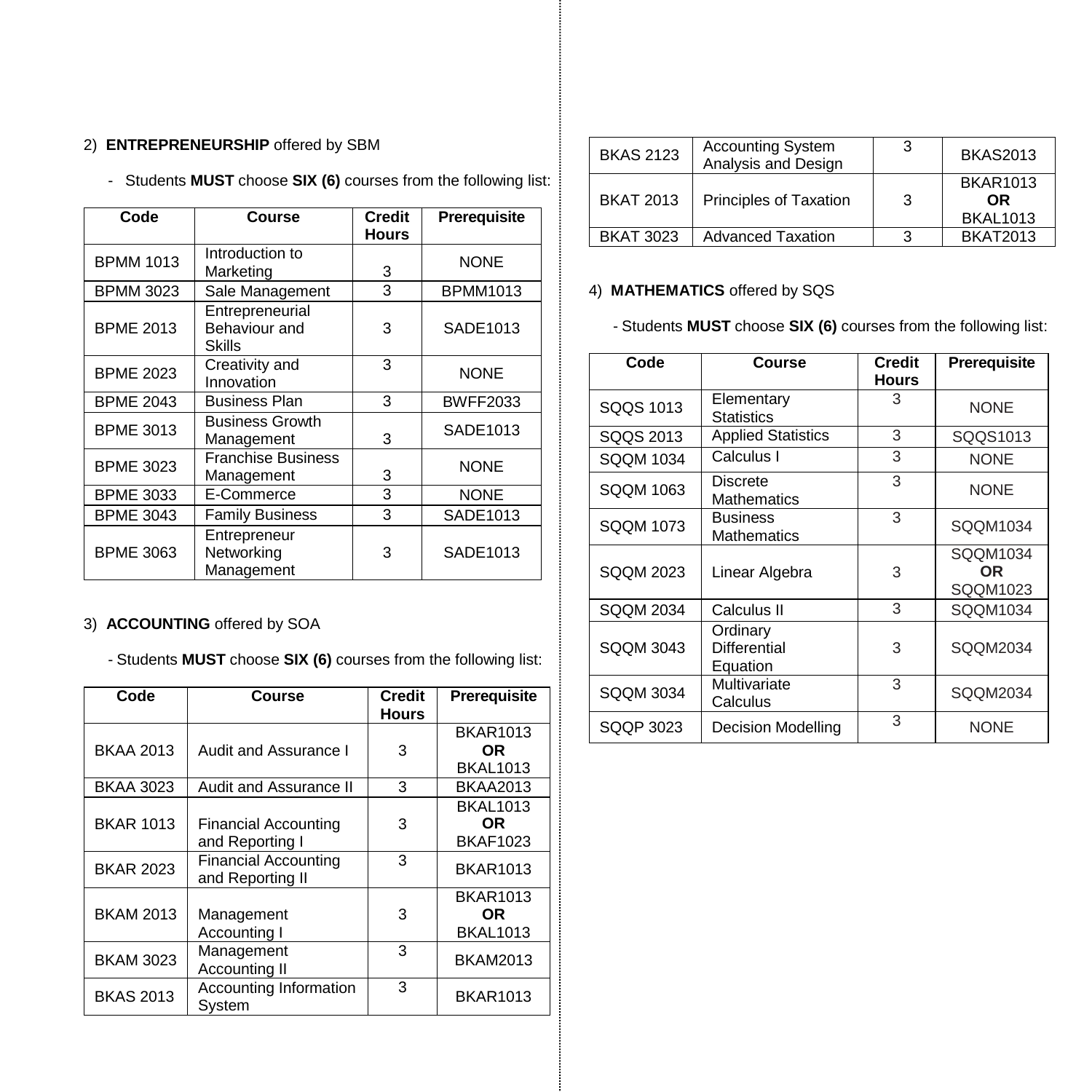# **D. PROGRAMME ELECTIVE (12 CREDIT HOURS)**

Choose any **FOUR (4)** courses from the following list:

| Code             | <b>Course</b>                                | <b>Credit</b><br><b>Hours</b> | Prerequisite                                                                        |
|------------------|----------------------------------------------|-------------------------------|-------------------------------------------------------------------------------------|
| <b>BWBB 3043</b> | <b>Banking Securities</b>                    | 3                             | <b>BWBB2013</b>                                                                     |
| <b>BWBB 3053</b> | Marketing of<br><b>Financial Services</b>    | $\overline{3}$                | <b>NONE</b>                                                                         |
| <b>BWBB 3063</b> | International Trade<br>and Finance           | 3                             | <b>BWBB2013</b>                                                                     |
| <b>BWBB 3073</b> | Treasury<br>Management                       | $\overline{3}$                | <b>BWBB2013</b>                                                                     |
| <b>BWBB 3083</b> | Corporate Banking                            | 3                             | <b>BWBB2013</b>                                                                     |
| <b>BWBB 3093</b> | <b>Offshore Banking</b>                      | $\overline{3}$                | <b>BWBB2013</b>                                                                     |
| <b>BWBZ 3993</b> | <b>Project Paper</b>                         | 3                             | <b>BPMN 3143</b><br><b>AND</b><br>have<br>completed at<br>least 100<br>credit hours |
| <b>BWRR 1013</b> | Risk and Insurance                           | 3                             | <b>NONE</b>                                                                         |
| <b>BWRS 2013</b> | Takaful                                      | 3                             | <b>NONE</b>                                                                         |
| <b>BWRR 3103</b> | <b>Estate Planning</b>                       | 3                             | <b>BWFF2033</b>                                                                     |
| <b>BWFF 3073</b> | Personal Finance                             | 3                             | <b>BWFF2043</b>                                                                     |
| <b>BWRR 3113</b> | <b>Retirement Planning</b>                   | $\overline{3}$                | <b>BWFF2033</b>                                                                     |
| <b>BWFE 3013</b> | <b>Real Estate</b><br>Management             | $\overline{3}$                | <b>BWFF2033</b>                                                                     |
| <b>BWFN 3023</b> | <b>Futures and Options</b><br>Market         | 3                             | <b>BWFF2043</b>                                                                     |
| <b>BWFN 3033</b> | Portfolio<br>Management                      | 3                             | <b>BWFF2043</b>                                                                     |
| <b>BWFF 3023</b> | Credit Management                            | 3                             | <b>BWFF2033</b>                                                                     |
| <b>BWFF 3033</b> | <b>Financial Markets</b><br>and Institutions | $\overline{3}$                | <b>BWFF2033</b>                                                                     |
| <b>BWFF 3043</b> | International<br>Finance                     | 3                             | <b>BWFF2043</b>                                                                     |
| <b>BWFF 3053</b> | <b>Financial Modeling</b>                    | 3                             | STID1103<br><b>AND</b><br><b>BWFF3013</b>                                           |
| <b>BWFF 3063</b> | <b>Financial Theory</b>                      | 3                             | <b>BWFF3013</b>                                                                     |
| <b>BWFF 3083</b> | Venture Capital                              | 3                             | <b>BWFF2043</b>                                                                     |
| <b>BWRR 3023</b> | <b>Actuarial Science</b>                     | 3                             | <b>BWFF2033</b>                                                                     |
| <b>BWRR 3043</b> | <b>Employee Benefits</b>                     | $\overline{\mathbf{3}}$       | <b>BWRR1013</b>                                                                     |
|                  | Management                                   |                               | <b>AND</b><br><b>BWFF2033</b>                                                       |
|                  |                                              |                               |                                                                                     |

| <b>BWRR 3053</b> | Reinsurance                         | 3 | <b>BWRR1013</b> |
|------------------|-------------------------------------|---|-----------------|
| <b>BWRR 3063</b> | <b>Financial Risk</b><br>Management |   | <b>BWFF2043</b> |
| <b>BWRR 3123</b> | Corporate<br>Governance             | 3 | <b>NONE</b>     |

# **E. FREE ELECTIVE (3 CREDIT HOURS)**

Students can choose **ONE (1)** course offered by other programme within school or any course offered by other schools subject to the following:

- i. Must fulfill prerequisite course if any.
- ii. Equivalent courses are not considered as free elective.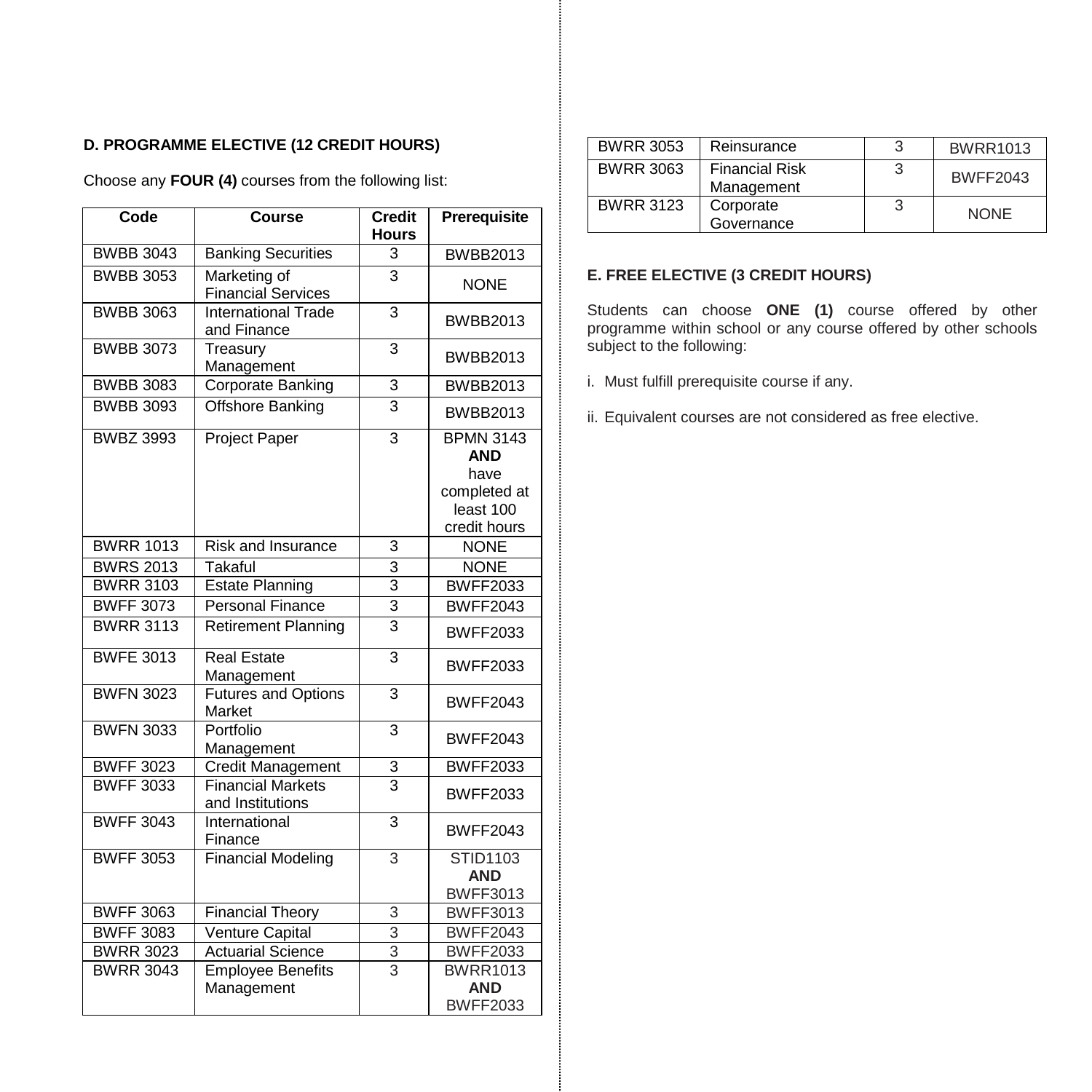#### **PROPOSED COURSE BY SEMESTER FOR BACHELOR OF BANKING WITH HONOURS [BBANK (HONS)]**

| Code                                                                               | <b>1st Semester</b>                                                                                                                                                                                               | <b>Credit</b><br><b>Hours</b>   | Code                                                                                             | 2nd Semester                                                                                                                                                                                         | Credit<br><b>Hours</b>                                   |
|------------------------------------------------------------------------------------|-------------------------------------------------------------------------------------------------------------------------------------------------------------------------------------------------------------------|---------------------------------|--------------------------------------------------------------------------------------------------|------------------------------------------------------------------------------------------------------------------------------------------------------------------------------------------------------|----------------------------------------------------------|
| SADN1013<br>SBLE1033<br>SQQS1013<br><b>BPMN1013</b><br><b>BKAF1023</b><br>BWBB1013 | Islamic and Asian Civilization<br>English for Communication I<br><b>Elementary Statistics</b><br>Introduction to Management<br>Introduction to Financial<br>Accountina<br>Foundations of Banking<br>Co-curriculum | 3<br>3<br>3<br>3<br>3<br>3<br>1 | <b>SBLE1043</b><br><b>BPMM1013</b><br><b>BWFF2033</b><br>SADE1013<br>SADN1033<br><b>BWBB2013</b> | English for Communication II<br>Introduction to Marketing<br><b>Financial Management</b><br>Introduction to<br>Entrepreneurship<br>Nationhood of Malaysia<br><b>Bank Management</b><br>Co-curriculum | 3<br>3<br>3<br>3<br>3<br>3                               |
| <b>TOTAL</b>                                                                       |                                                                                                                                                                                                                   | 19                              | <b>TOTAL</b>                                                                                     |                                                                                                                                                                                                      | 19                                                       |
| Code                                                                               | 3rd Semester                                                                                                                                                                                                      | <b>Credit</b><br><b>Hours</b>   | Code                                                                                             | <b>4th Semester</b>                                                                                                                                                                                  | <b>Credit</b><br><b>Hours</b>                            |
| BWFF2043<br><b>SBLE2103</b><br>BWBB3013<br>BWBS3043<br>SADN1043                    | <b>Advanced Financial</b><br>Management<br>Process Writing<br><b>Commercial Bank Operations</b><br><b>Islamic Bank Management</b><br><b>Ethnic Relations</b><br>Minor 1<br>Co-curriculum                          | 3<br>3<br>3<br>3<br>3<br>3<br>1 | GLUL2023<br><b>BEEB1013</b><br><b>STID 1103</b><br>BWBB3023                                      | <b>Business Law</b><br>Principles of Economics<br>Computer Application in<br>Management<br>Lending Management<br>Minor 2<br>Programme Elective 1<br>Co-curriculum                                    | 3<br>3<br>3<br>3<br>3<br>3<br>1                          |
| <b>TOTAL</b>                                                                       |                                                                                                                                                                                                                   | 19                              | <b>TOTAL</b>                                                                                     |                                                                                                                                                                                                      | 19                                                       |
| Code                                                                               | 5th Semester                                                                                                                                                                                                      | Credit<br><b>Hours</b>          | Code                                                                                             | 6th semester                                                                                                                                                                                         | Credit<br><b>Hours</b>                                   |
| BWBB3033<br>GLUL3093<br>BWFN3013                                                   | <b>International Banking</b><br><b>Banking Law</b><br><b>Investment Analysis</b><br>Programme Elective 2<br>Minor 3                                                                                               | 3<br>3<br>3<br>3<br>3           | <b>BPMN3123</b><br><b>BPMN3143</b>                                                               | Programme Elective 3<br>Programme Elective 4<br>Minor 4<br><b>Management Ethics</b><br>Research Methodology                                                                                          | 3<br>3<br>3<br>$\overline{3}$<br>$\overline{\mathbf{3}}$ |
| <b>TOTAL</b>                                                                       |                                                                                                                                                                                                                   | 15                              | <b>TOTAL</b>                                                                                     |                                                                                                                                                                                                      | 15                                                       |
| Code                                                                               | 7th semester                                                                                                                                                                                                      | Credit<br><b>Hours</b>          | Code                                                                                             | <b>8th Semester</b>                                                                                                                                                                                  | Credit<br><b>Hours</b>                                   |
| BWBB3193<br><b>BPMN 3023</b>                                                       | Seminar in Banking<br>Free Elective<br>Minor 5<br>Minor <sub>6</sub><br>Strategic Management                                                                                                                      | 3<br>3<br>3<br>3<br>3           | <b>BWBX4908</b>                                                                                  | Practicum                                                                                                                                                                                            | R                                                        |
| <b>TOTAL</b>                                                                       |                                                                                                                                                                                                                   | 15                              | <b>TOTAL</b>                                                                                     |                                                                                                                                                                                                      | 8                                                        |

**Total Overall Credit Hours: 129 Credit Hours**

#### **COURSE SYNOPSIS**

# **BWBB1013 FOUNDATIONS OF BANKING PREREQUISITE NONE**

This course covers topics relevant to the financial system in Malaysia. Students will be exposed to the important elements in the financial system, which are financial institution and financial market. Students will learn about the roles and functions of central bank, commercial bank, Islamic bank, investment bank and other non-banking institutions in Malaysia. Students will also be exposed to the money market and capital market in Malaysia. In addition, the concept of money supply, credit creation, and pricing mechanism will also be discussed in this course.

# **BWBB2013 BANK MANAGEMENT PREREQUISITE NONE**

.........................................................................................................

This course covers several aspects of concept and technique in bank management practices today. A comprehensive analysis of bank financial statement to measure and evaluate bank's performance in terms of its profitability, assets, and liquidity will be discussed in detail. Additionally, there will be a thorough explanation on the effective management of bank capital, liquidity planning and management of sources and uses of funds in addition to efficient management of asset and liability. Furthermore, this course will also include other important topics as such managing investment portfolio, bank's strategic planning and budgeting process, risks in banking as well as electronic banking. Other related issues in bank management will also be discussed in detail.

# **BWBB3013 COMMERCIAL BANK OPERATIONS PREREQUISITE BWBB2013 BANK MANAGEMENT**

……………………………………………………………………………

.........................................................................................................

This course discusses commercial bank operations in detail. Discussion pertaining to roles and functions of commercial bank as a provider of banking products and services will be discussed in depth. In particular, students will be exposed to topic relating to banking products and services such as deposits, cheques, remittance, loan and advances, international trade financing, and other banking products. This course also highlights current issues and challenges facing bankers today.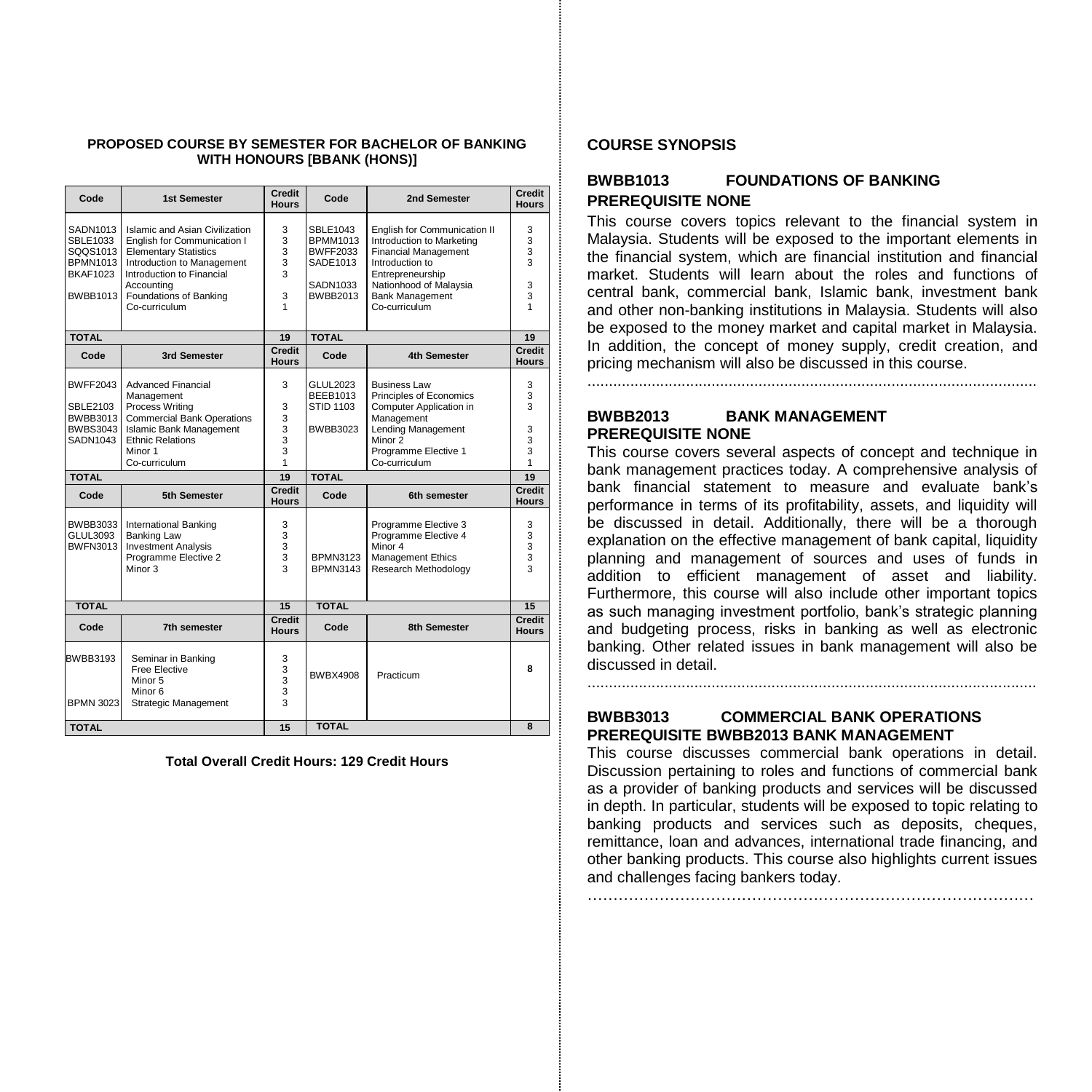### **BWBB3023 LENDING MANAGEMENT PREREQUISITE BWBB2013 BANK MANAGEMENT**

This course will discuss the roles of financial institutions as financial intermediaries in providing loan services. Student will be exposed to the basic concepts, principles and loan policies in bank lending management. This course will also cover other topics such as lending process, analysis of risks using qualitative and quantitative analysis, security for loans, restructuring of loans, lending rationale, loan agreement, project financing, managing problem loans and securitization.

……………………………………………………………………………

### **BWBB3033 INTERNATIONAL BANKING PREREQUISITE BWBB2013 BANK MANAGEMENT**

This course introduces students to structures of international banking, the applicable principles and practice as well as the economics and regulatory nature and complexity of international banking environment. Various international banking activities involving assets, liabilities and other international banking services, and the techniques used to manage and monitor them are discussed in detail. Topics like international financial institutions, international trade, foreign exchange, offshore banking, risk management, international portfolio management and current issues are included to help students understand and appreciate the international trade liberalization and globalization, and their impact on the international banking.

………………………………………………………………………….

### **BWBB3043 BANKING SECURITIES PREREQUISITE BWBB2013 BANK MANAGEMENT**

This course exposes students to all types of banking securities used as collaterals in lending activities of banking and financial institutions, their characteristics, advantages, disadvantages as well as their suitability as collaterals. Students will learn how a perfect security is created and how bankers' rights under each type of security are enforced in recovery of debts. Discussion also covers relevant topics including National Land Administration System, Legal/Judiciary System having jurisdiction over banking securities in Malaysia, Registration of Company Act, and actual court cases in Malaysia to facilitate understanding and to generate extensive knowledge regarding banking securities. ……………………………………………………………………………

# **BWBB3053 MARKETING OF FINANCIAL SERVICES PREREQUISITE NONE**

This course presents theory and concept of marketing in financial institutions. The course focuses on the importance of marketing in financial institutions and the marketing techniques and tools that can be applied in the financial institutions for competitive advantage. This course will also cover topics such as basic

marketing concept, bank marketing strategic, bank product, consumer behaviour and attitudes, market segmentation and others. The emphasis is on the practical application of principles, concepts and tools of marketing management. Students will be required to participate in group discussions and presentations. This course will also expose students to the banking practices today specifically in Malaysia with relevant current issues. …………………………………………………………………………....

### **BWBB3063 INTERNATIONAL TRADE AND FINANCE PREREQUISITE BWBB2013 BANK MANAGEMENT**

This course gives student an insight into the theory and concept of international trade, and critically examines the mechanics of various modes of trade settlement. Special focus will be on documentary collection and documentary credits, an area of knowledge much sought-after by bankers, executives, lawyers, exporters and importers. Students will also explore various banking facilities available for financing international trade and the mechanics of foreign exchange that facilitate this trade. Case and analytical studies on relevant topics in foreign exchange will serve to enrich students' knowledge of the course.

**BWBB3073 TREASURY MANAGEMENT**

### **PREREQUISITE: BWBB2013 BANK MANAGEMENT**

This course introduces students to the basic principles and practices of treasury management in financial institutions and business organizations. Students will learn how banks and business organizations raise and invest short term funds in the foreign exchange and money markets, identify the various money market instruments and how to manage and control a treasury operations unit.

……………………………………………………………………………

# **BWBB3083 CORPORATE BANKING PREREQUISITE BWBB2013 BANK MANAGEMENT**

This course is intended to expose the students to the concepts and issues in corporate banking in Malaysia and worldwide. In addition, this course will also touch on certain aspects regarding the financing needed by corporate clients in term of interval financing, business chain, and private debt securities like bond, commercial paper, and syndication financing.

……………………………………………………………………………

# **BWBB3093 OFFSHORE BANKING PREREQUISITE BWBB2013 BANK MANAGEMENT**

This course discusses the roles of offshore banks as one of the vital financial institutions in Malaysia. Students will be exposed to the basic concept, operational and issues about Labuan International Offshore Financial Centre (IOFC) and other offshore